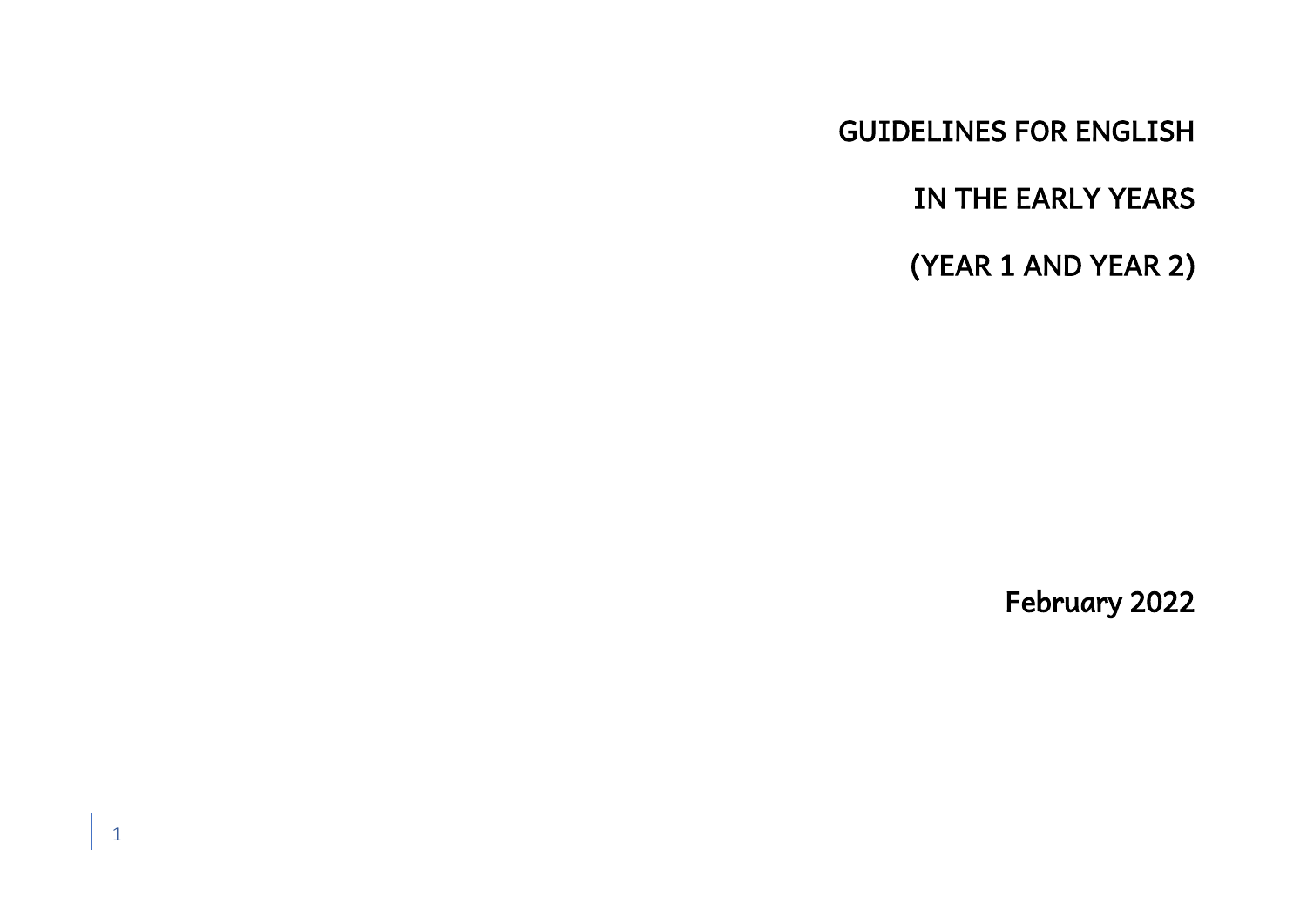## LISTENING AND VIEWING

| <b>Focus Area</b>                                                                                         | <b>Strategies, Attitudes and Behaviours</b>                                                                                                                                            |
|-----------------------------------------------------------------------------------------------------------|----------------------------------------------------------------------------------------------------------------------------------------------------------------------------------------|
|                                                                                                           | Listen to and view attentively and for a sustained period with increasing concentration<br>$\overline{\phantom{a}}$                                                                    |
|                                                                                                           | and enjoyment.                                                                                                                                                                         |
| Demonstrate a positive disposition towards active                                                         | Give an appropriate response (verbal and non-verbal) while listening and viewing.                                                                                                      |
| listening and viewing.                                                                                    | Listen with appreciation and enjoyment to stories, rhymes, songs, poems, audio and audio-                                                                                              |
|                                                                                                           | visual texts.                                                                                                                                                                          |
|                                                                                                           | Show understanding of classroom language.                                                                                                                                              |
|                                                                                                           | Identify patterns in language sounds.                                                                                                                                                  |
| Use appropriate skills and strategies to process meaning<br>from texts.                                   | Identify the main idea/s in a simple audio or audio-visual text.                                                                                                                       |
|                                                                                                           | Listen and look out for specific information and details.                                                                                                                              |
|                                                                                                           | Make logical predictions and simple connections to real life and personal experiences.                                                                                                 |
|                                                                                                           | Identify the sequence of events or ideas.                                                                                                                                              |
|                                                                                                           | Ask questions at different levels about a text.                                                                                                                                        |
|                                                                                                           | Interpret the auditory and visual cues that enhance the comprehension of texts, such as,                                                                                               |
|                                                                                                           | actions, gestures, shapes, sizes and colours.                                                                                                                                          |
|                                                                                                           | Make inferences about purpose, intention, theme and message by using prior knowledge,<br>$\blacksquare$                                                                                |
|                                                                                                           | phonological cues and contextual clues.                                                                                                                                                |
| Listen to and view a variety of literary selections and<br>descriptive, informative and procedural texts. | Listen to, view and respond to a variety of spoken, audio and audio-visual texts, such as,<br>conversations, poems, personal recounts, narratives, procedures and information reports. |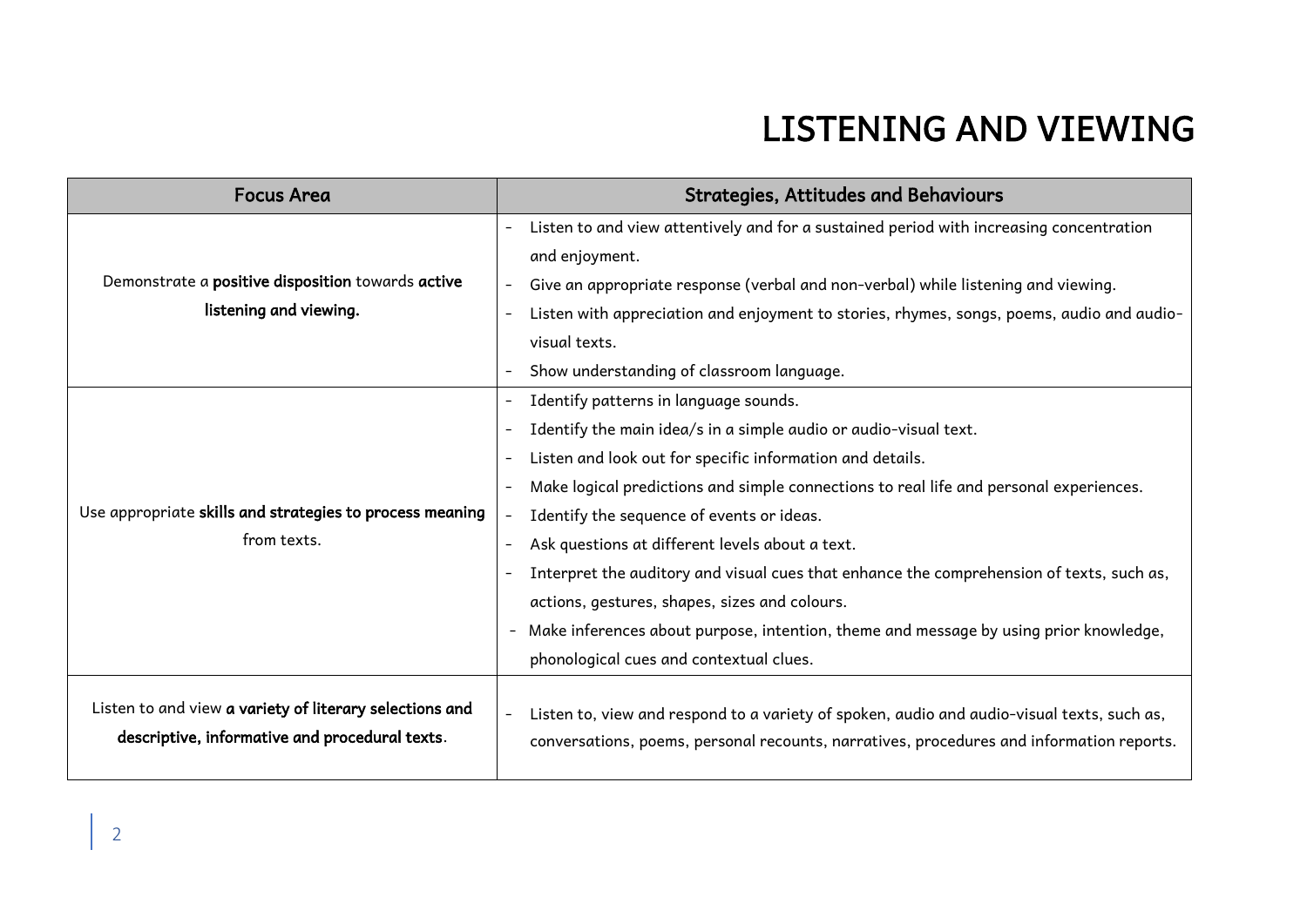## SPEAKING AND REPRESENTING

| <b>Focus Area</b>                                                    | <b>Strategies, Attitudes and Behaviours</b>                                                                                                                                                                                                                                                                                                                                                                 |
|----------------------------------------------------------------------|-------------------------------------------------------------------------------------------------------------------------------------------------------------------------------------------------------------------------------------------------------------------------------------------------------------------------------------------------------------------------------------------------------------|
| Develop understanding of key features of spoken<br>language.         | Demonstrate knowledge of spoken grammar and register.<br>Demonstrate awareness of how meaning is conveyed through the appropriate voice<br>qualities: pace, volume, tone and stress, through reciting poems or rhymes, narrating<br>stories or reading news reports aloud.<br>Begin to use correct intonation to distinguish statements from questions.                                                     |
| Speak with accurate pronunciation and appropriate<br>intonation.     | Pronounce consonants, vowels, consonant clusters and vowel combinations, clearly.<br>Read aloud clearly and fluently, using the appropriate voice qualities to convey meaning<br>and expression.<br>Repeat phrases or sentences.                                                                                                                                                                            |
| Plan and present information and ideas for a variety of<br>purposes. | Deliver a presentation with a purpose and audience in mind.<br>Select appropriate oral and/or visual forms, such as, skits, puppet plays and oral reports,<br>to convey facts, ideas and different points of view.<br>Present ideas, opinions, experiences and arguments with confidence.<br>Maintain appropriate posture and eye contact.<br>Use appropriate verbal and non-verbal cues to convey meaning. |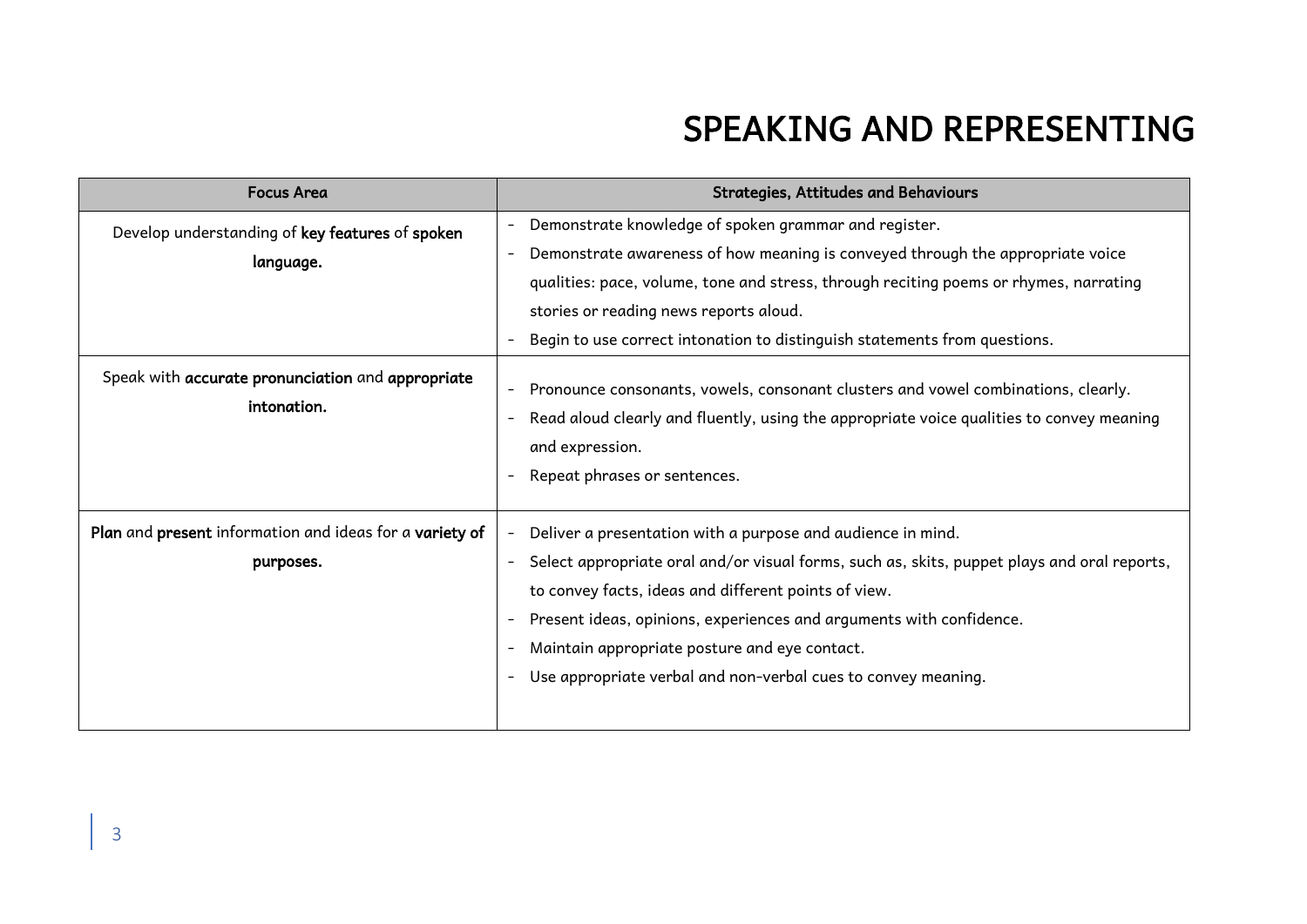| Produce spontaneous and planned spoken texts that     | Use language to produce spontaneous and planned spoken texts about personal or familiar           |
|-------------------------------------------------------|---------------------------------------------------------------------------------------------------|
| are grammatically accurate, fluent, coherent and      | topics:                                                                                           |
| cohesive.                                             | · Conversations (make a request, explain, give information, introduce oneself, participate in a   |
|                                                       | simple discussion)                                                                                |
|                                                       | · Poetry (rhymes, cinquains, haiku)                                                               |
|                                                       | · Personal recounts (share oral anecdotes, elaborate on hobbies, aspirations, likes and dislikes) |
|                                                       | · Narratives (re-tell a story, describe an activity, an event or a person)                        |
|                                                       | · Procedures (give directions and instructions)                                                   |
|                                                       | Convey meaning in multimodal ways (oral and/or visual forms) to convey facts, ideas and           |
|                                                       | points of view for different purposes and audiences.                                              |
| Ask and answer simple questions in areas of immediate | Respond to questions.                                                                             |
| need and / or on familiar topics.                     | Demonstrate understanding by responding verbally and non-verbally to                              |
|                                                       | stories/poems/rhymes.                                                                             |
|                                                       | Frame and ask questions for clarification, elaboration and understanding.                         |
| Use appropriate skills, strategies and language to    | Start practising the conventions of social discourse, such as take turns in conversations         |
| convey and construct meaning during interactions.     | and respond to others.                                                                            |
|                                                       | Use appropriate language and speak clearly in different situations to introduce self/             |
|                                                       | others, greet others and respond to greetings, make requests, decline an offer, express           |
|                                                       | appreciation and gratitude, express opinions, feelings and thoughts                               |
|                                                       | Participate in role play using modelled language, such as, ordering food at a restaurant.         |
|                                                       | Discuss collaboratively to achieve the objective of a task. Generate and explore different<br>$-$ |
|                                                       | ideas / points of view.                                                                           |
|                                                       | Pass on a message to others.                                                                      |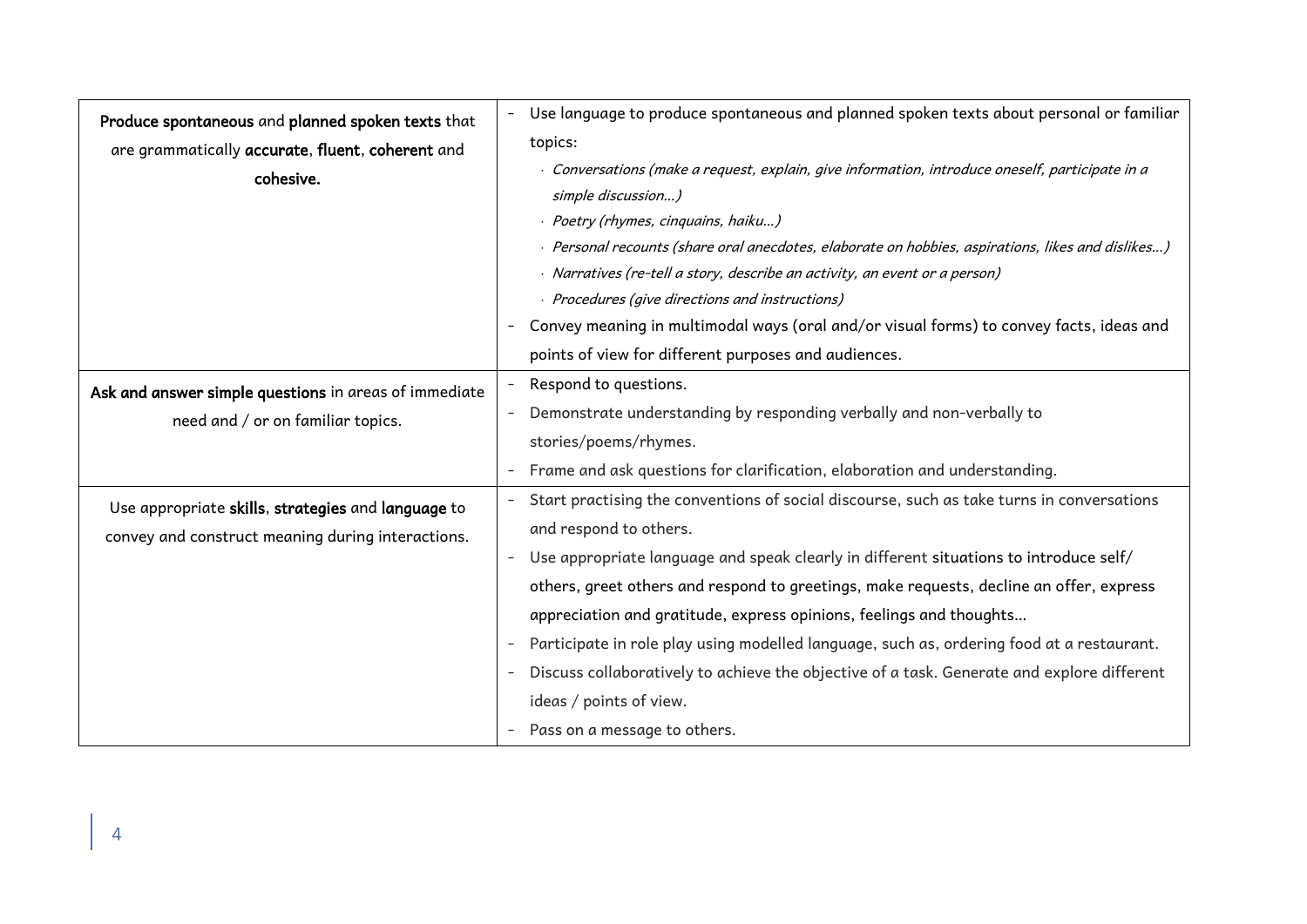## READING AND VIEWING

| <b>Strategies, Attitudes and Behaviours</b>                                                                                                                                                                                                                                                                                                                                                                                                                                                                                                                                                                                                                                                                                                                                                                                                                                                         |
|-----------------------------------------------------------------------------------------------------------------------------------------------------------------------------------------------------------------------------------------------------------------------------------------------------------------------------------------------------------------------------------------------------------------------------------------------------------------------------------------------------------------------------------------------------------------------------------------------------------------------------------------------------------------------------------------------------------------------------------------------------------------------------------------------------------------------------------------------------------------------------------------------------|
| Recognise and name the letters of the alphabet.<br>Show knowledge of the concepts of print and directionality.<br>$\overline{\phantom{a}}$<br>Develop knowledge of the concepts of print:<br>Identify common terms relating to books, such as title page, author, illustrator, front/back<br>cover and table of contents<br>Identify word spacing<br>Distinguish between letters, words and sentences on a printed page<br>Recognise the grammatical features of a sentence, such as, capital letters and punctuation<br>marks<br>Demonstrate one to one correspondence between the printed and spoken word, also<br>when listening to audio or audio-visual texts.<br>Participate in shared reading experiences.<br>Read and view attentively for a sustained period.<br>Stay on the correct line while reading aloud.<br>Develop phonemic awareness:<br>Identify initial, medial and final sounds |
| Use syllables and rhyming words in spoken language<br>Identify and differentiate among common sounds in words<br>Differentiate sounds through letter blends, segmentation, substitution and deletion<br>Apply phonic knowledge and skills to decode words.<br>Recognise spelling patterns and apply this knowledge to read new words.<br>Recognise words and read them accurately.                                                                                                                                                                                                                                                                                                                                                                                                                                                                                                                  |
|                                                                                                                                                                                                                                                                                                                                                                                                                                                                                                                                                                                                                                                                                                                                                                                                                                                                                                     |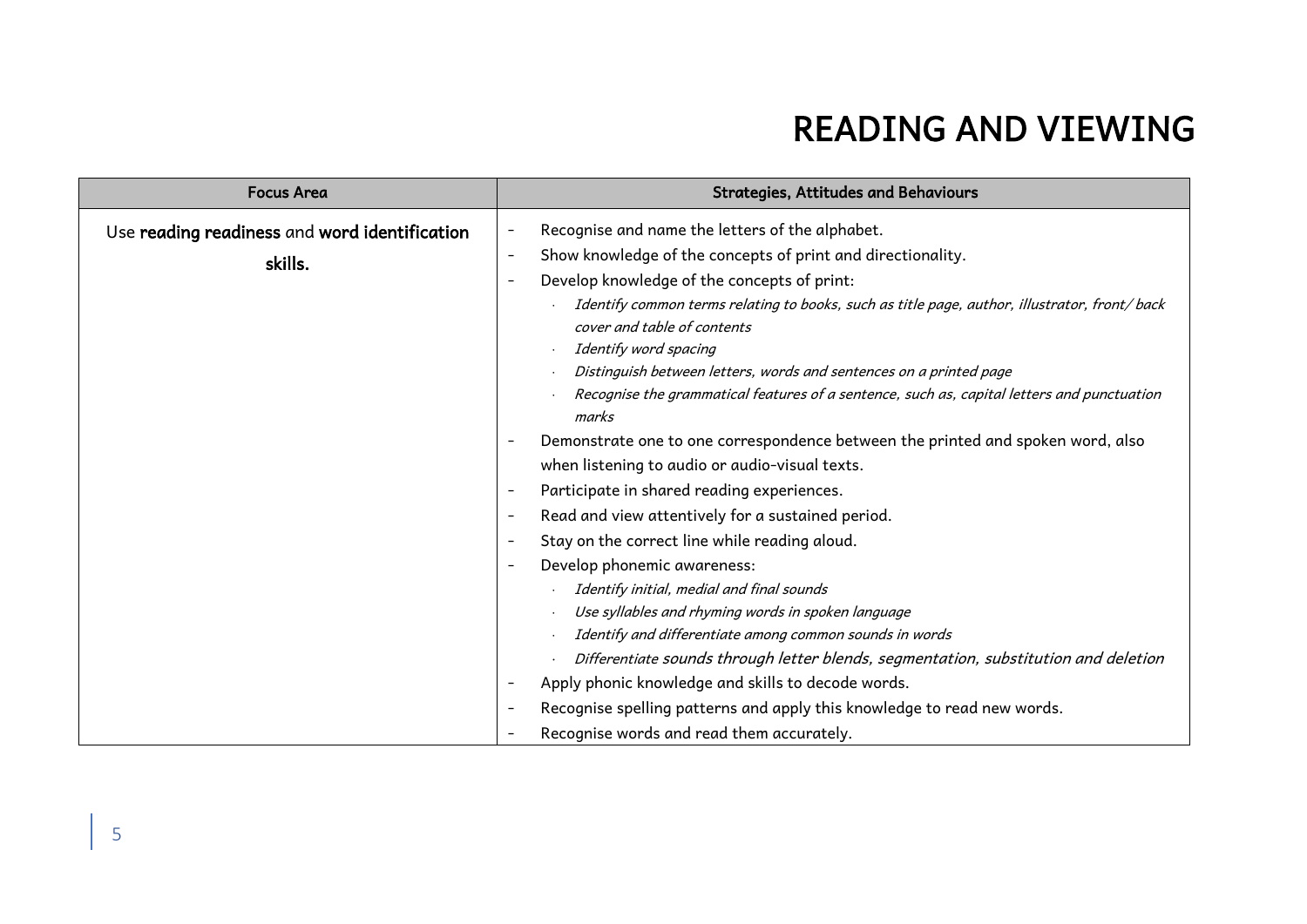| Construct meaning and comprehend age/year/<br>level appropriate texts at literal and inferential<br>levels.                                     | Construct meaning from visual texts, such as, pictures, diagrams, charts, icons, maps,<br>graphs and tables.<br>Use prior knowledge, such as, own experiences or familiar concepts.<br>$\overline{\phantom{a}}$<br>Use contextual clues, such as, visuals, titles, sub-headings, familiar vocabulary and visual<br>features to make predictions and inferences.<br>Ask questions at different levels about the texts read or viewed.<br>Note and recall main ideas and key details.<br>Sequence details and events.<br>Adjust reading rate to monitor meaning / check comprehension.<br>Skim for the gist / main idea.<br>Use different reading strategies to aid comprehension.<br>Respond to a text by giving reasons, making personal interpretations or passing simple<br>judgements. |
|-------------------------------------------------------------------------------------------------------------------------------------------------|-------------------------------------------------------------------------------------------------------------------------------------------------------------------------------------------------------------------------------------------------------------------------------------------------------------------------------------------------------------------------------------------------------------------------------------------------------------------------------------------------------------------------------------------------------------------------------------------------------------------------------------------------------------------------------------------------------------------------------------------------------------------------------------------|
| Apply critical reading and viewing to a variety of<br>literary sections and informational/functional<br>texts from print and non-print sources. | Identify theme as big ideas in stories and poems.<br>$\blacksquare$<br>Identify text features.<br>Identify the beginning, middle and end of stories.<br>Retell main event/s.<br>$\overline{\phantom{a}}$<br>Retell sequence of events.<br>Recall details by asking who, what, when, where, why and how.<br>Make and check predictions based on contextual evidence.<br>Identify simple elements of fiction, such as the main characters and setting.<br>Recognise the organisational pattern in a text.<br>Use I see, I think, I wonder approach to predict content.                                                                                                                                                                                                                      |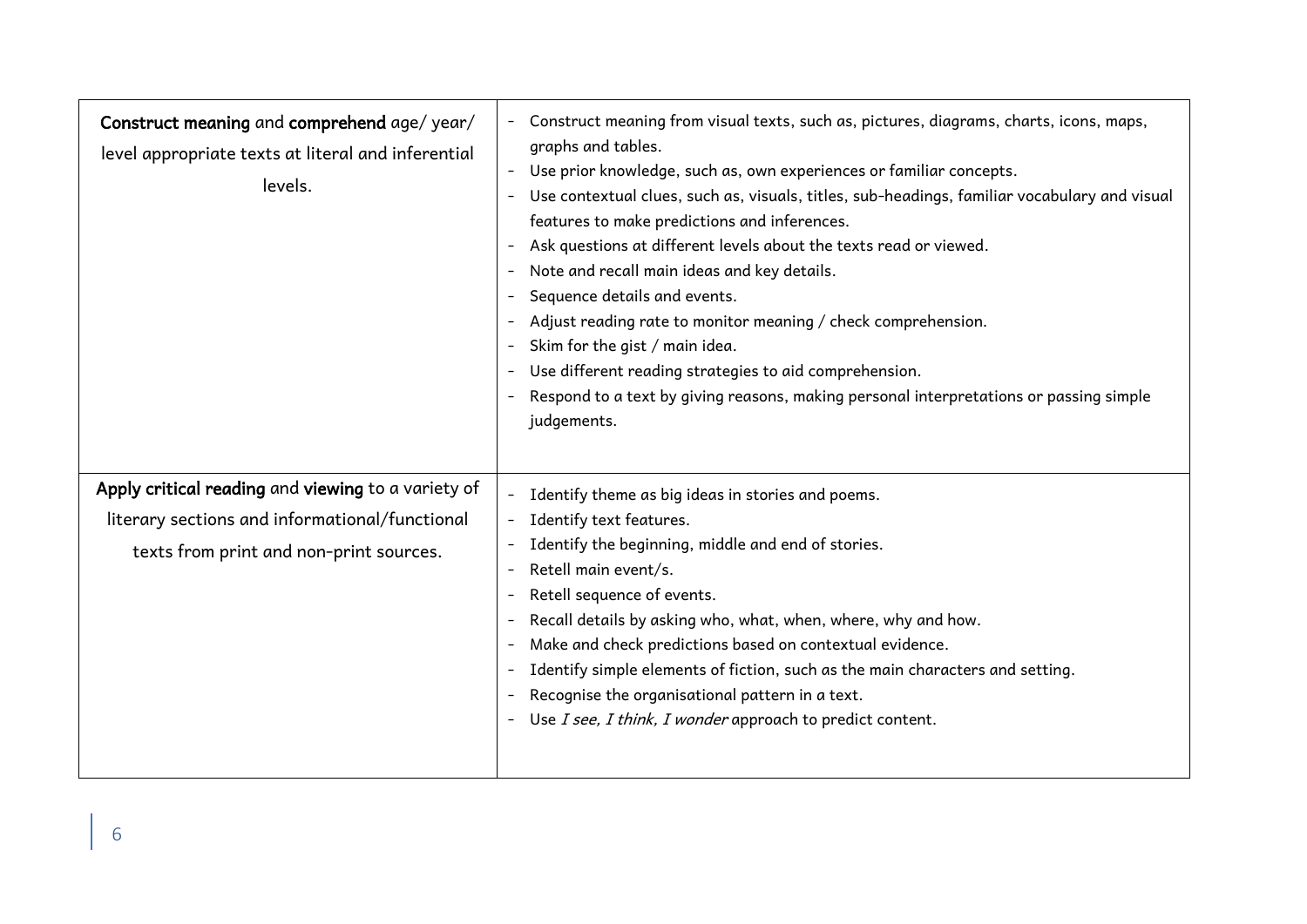| Read and view widely for pleasure and to      | Read and view a variety of age-appropriate books and texts.                               |
|-----------------------------------------------|-------------------------------------------------------------------------------------------|
| demonstrate independent reading and learning. | Choose books to read and enjoy re-reading favourite books.                                |
|                                               | Participate in storytelling, shared and/or guided reading experiences.                    |
|                                               | Re-read and review the most enjoyable part of a book.                                     |
|                                               | Present a response by retelling the story, rating the book, sharing opinions and          |
|                                               | reflections                                                                               |
|                                               | Read aloud level-appropriate literary and informational (functional) short linear or non- |
|                                               | linear texts.                                                                             |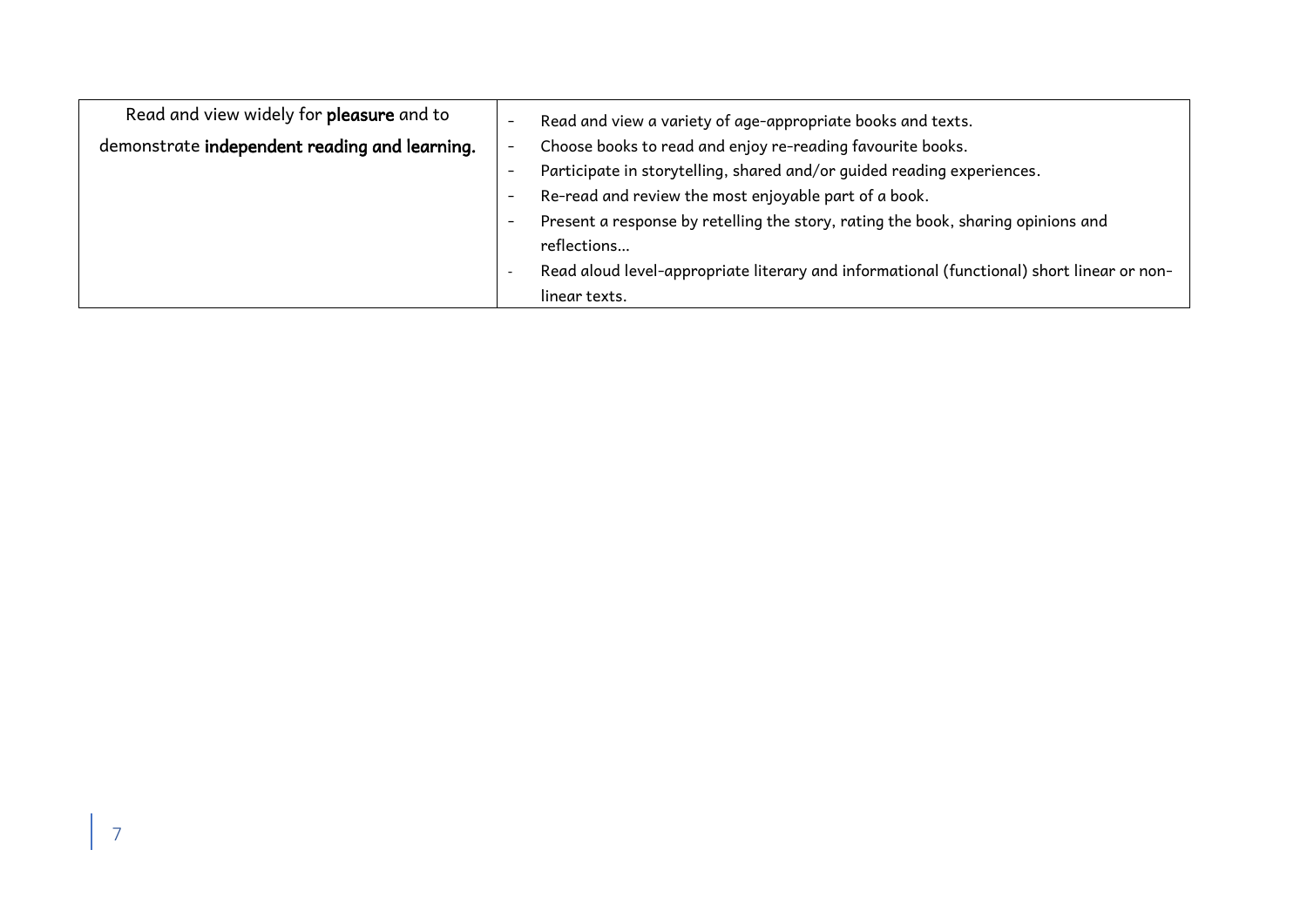## WRITING AND REPRESENTING

| <b>Focus Area</b>                                              | <b>Strategies, Attitudes and Behaviours</b>                                                                                 |
|----------------------------------------------------------------|-----------------------------------------------------------------------------------------------------------------------------|
| Develop writing readiness to write accurately and<br>fluently. | Develop writing readiness:<br>recognise and name the letters of the alphabet<br>match letters to their corresponding sounds |
|                                                                | identify upper and lower-case letters                                                                                       |
|                                                                | know the concepts of print, such as, directionality: left to right, top to bottom of the page, title and<br>capital letters |
|                                                                | Adopt appropriate writing posture and hand grip and hold paper appropriately.                                               |
|                                                                | Position print on a line.                                                                                                   |
|                                                                | Write from left to right and top to bottom of the page.                                                                     |
|                                                                | Use regular and appropriate spacing between letters, words, sentences and/or paragraphs.                                    |
|                                                                | Write lower and upper-case letters neatly and legibly with consistent letter size and height.                               |
|                                                                | Use appropriate writing instruments.                                                                                        |
| Use accurate and consistent spelling.                          | Write accurately by applying spelling strategies:                                                                           |
|                                                                | matching sound patterns to words, such as segmenting and blending                                                           |
|                                                                | noticing visual patterns in words                                                                                           |
|                                                                | making analogies from familiar words, such as, identifying word families                                                    |
|                                                                | Write accurately using knowledge of phonic elements.                                                                        |
|                                                                | Write accurately using word recognition and knowledge of grammar and vocabulary.                                            |
|                                                                | Check spelling accuracy, using print and non-print resources, by applying dictionary skills,                                |
|                                                                | such as, constructing and using alphabetical lists and alphabet books and looking up                                        |
|                                                                | glossaries in informational (functional) texts.                                                                             |
|                                                                | Apply spelling rules and conventions consistently.                                                                          |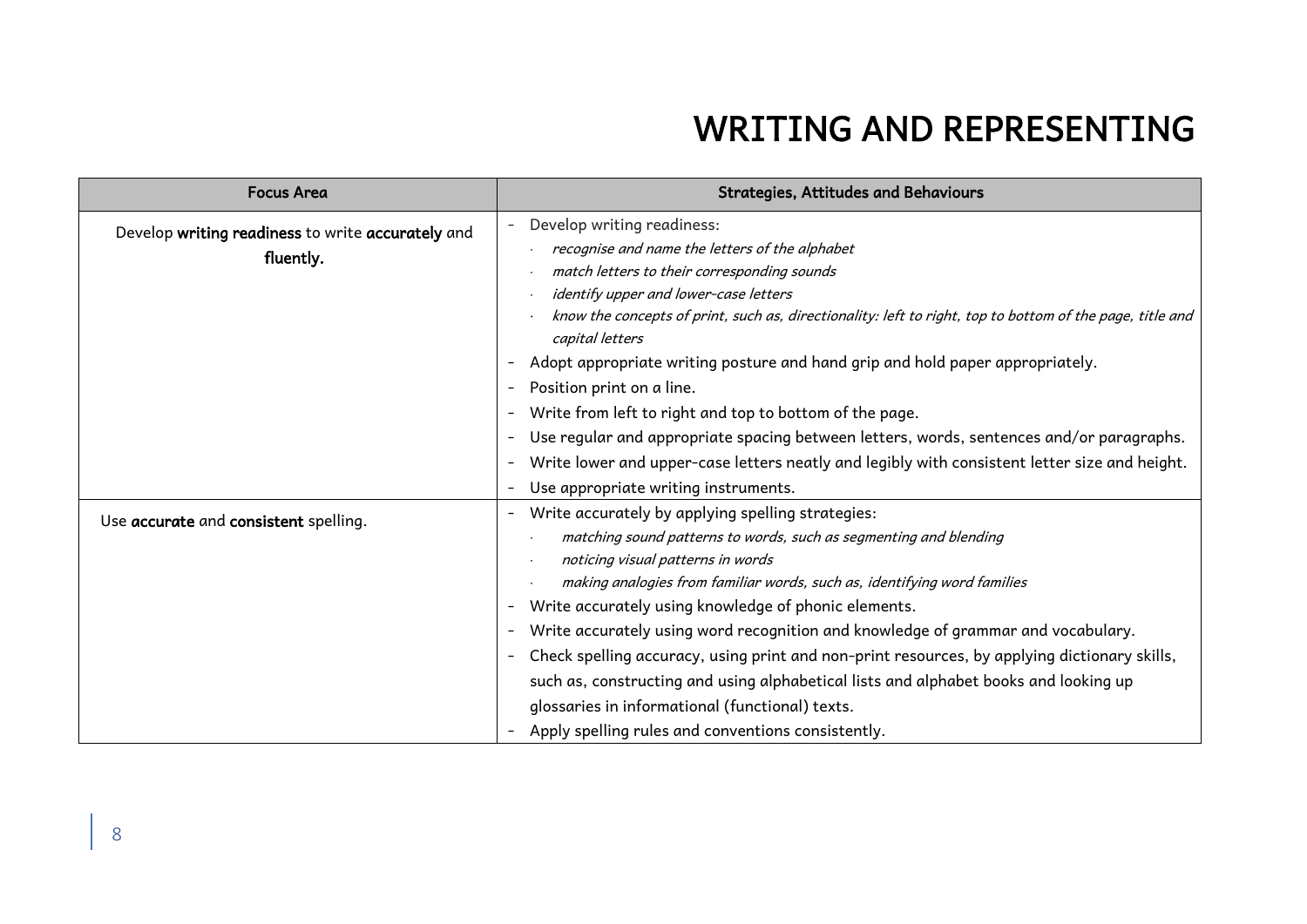| Choose appropriate ways and modes of writing<br>and representing ideas depending on purpose and<br>audience type. | Ensure coherence in a text by sequencing facts/events in chronological order.<br>Stimulate imagination, generate and/ or gather ideas appropriate to the writing and<br>representing tasks and topics:<br>illustrating, drawing and freewriting using visuals and realia as stimuli<br>asking questions about the topic and context<br>studying ideas in models of good writing<br>brainstorming and describing personal feelings, past experiences/ events, points of view and ideas<br>Express feelings and thoughts through freewriting on self-selected topics using<br>emotive/sensory details.<br>Select and use language for effect.<br>Participate in shared reviewing and editing of a constructed text or model text.<br>Use text features, such as, titles/headlines, sub-headings, captions and labels appropriate<br>to different types of texts and contexts.<br>Use appropriate cohesive devices, such as connectors to indicate relations between<br>paragraphs and sentences. |
|-------------------------------------------------------------------------------------------------------------------|------------------------------------------------------------------------------------------------------------------------------------------------------------------------------------------------------------------------------------------------------------------------------------------------------------------------------------------------------------------------------------------------------------------------------------------------------------------------------------------------------------------------------------------------------------------------------------------------------------------------------------------------------------------------------------------------------------------------------------------------------------------------------------------------------------------------------------------------------------------------------------------------------------------------------------------------------------------------------------------------|
| Review, revise, proofread and edit to improve<br>writing and representation.                                      | Proofread and edit drafts, through self-reflection, word walls, word banks, dictionaries,<br>class-editing and peer-editing.<br>Make simple corrections to spelling, punctuation and grammar errors.                                                                                                                                                                                                                                                                                                                                                                                                                                                                                                                                                                                                                                                                                                                                                                                           |
|                                                                                                                   | Review and revise drafts to replace, add, delete and/or reorder words, sentences or<br>$\overline{\phantom{0}}$                                                                                                                                                                                                                                                                                                                                                                                                                                                                                                                                                                                                                                                                                                                                                                                                                                                                                |
|                                                                                                                   | phrases and/or ideas.                                                                                                                                                                                                                                                                                                                                                                                                                                                                                                                                                                                                                                                                                                                                                                                                                                                                                                                                                                          |
| Produce a variety of texts for creative, personal<br>and functional purposes.                                     | Participate in shared teacher/pupil's writing.<br>Begin to write sentences according to ability.<br>$\overline{a}$<br>Begin to take the initiative to write and generate sentences/texts.<br>Demonstrate ability to use acquired vocabulary in writing.<br>$\overline{\phantom{0}}$<br>Create and write own texts according to interests, emergent theme or purpose, in order to                                                                                                                                                                                                                                                                                                                                                                                                                                                                                                                                                                                                               |
|                                                                                                                   | express feelings and thoughts.<br>Begin to experiment with different text genres, such as, poetry, rhymes, songs, jingles,<br>personal recounts, narratives, lists, procedures, notes and letters.                                                                                                                                                                                                                                                                                                                                                                                                                                                                                                                                                                                                                                                                                                                                                                                             |